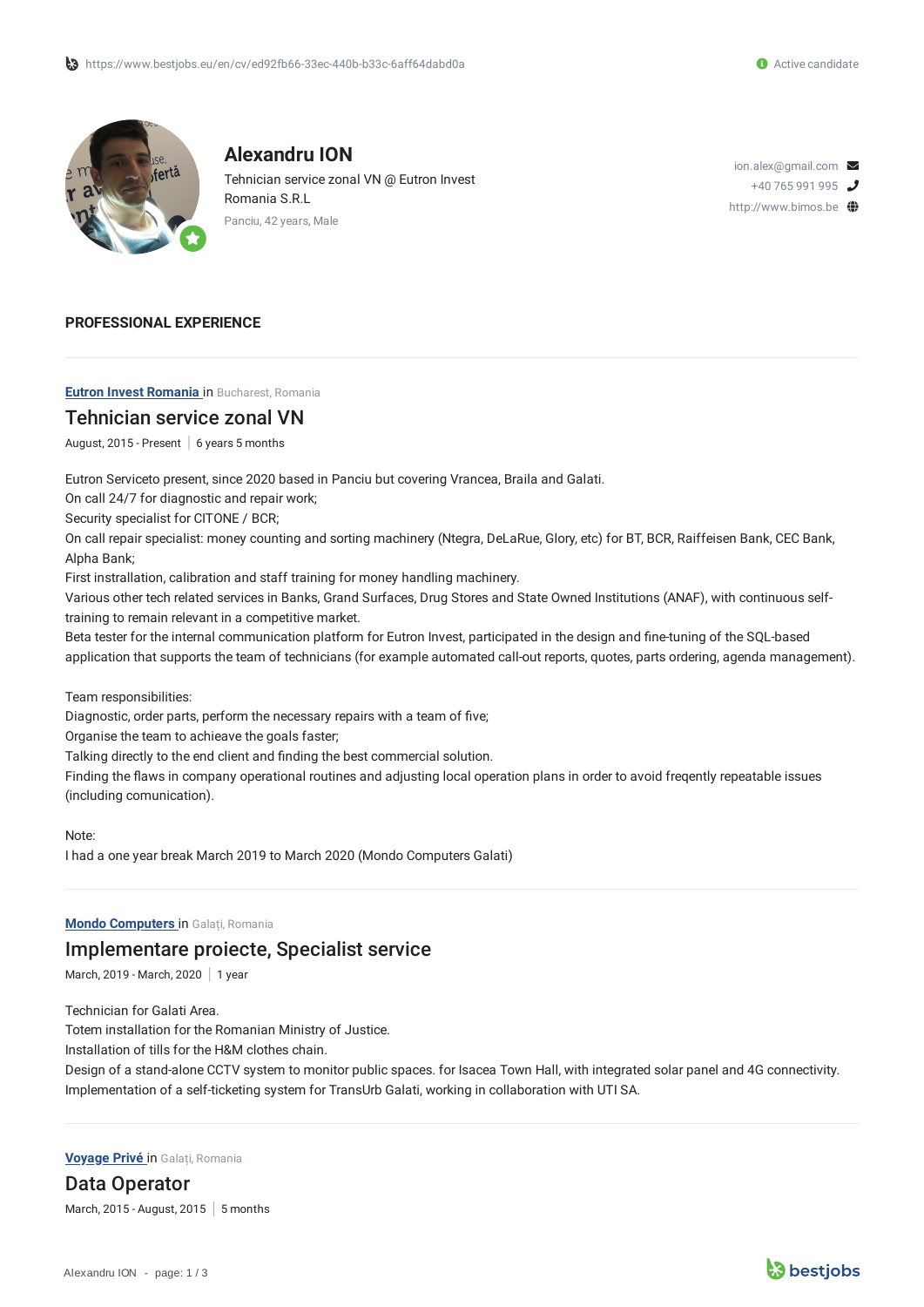Temp data processing operational.

**Bimos SPRL (Brussels)** in Brussels, Belgium

# IT Support, Web Design, Web Hosting

September, 2007 - February, 2015  $\mid$  7 years 5 months

Managed my own business for IT repairs, web design, hosting and maintenance.

#### **ABOUT ME**

Friendly and good humored. Problem solver with a can-do attitude and a thirst for knowledge. I love finding solutions to [impossible] problems.

#### **SELF-INTERVIEW**

#### **What is your definition of success?**

A job completed on time, within budget and a customer ready to pick up the phone and call back next time they have a similar problem.

### **What is your super power?**

Seeing the solution where everyone else sees only a problem.

#### **How do you continue to educate yourself?**

YouTube and Google are my good friends, but I also love completing courses and certifications in to learn how to do new things, use new machinery (and fix it when it needs a hand).

#### **JOB TYPE PREFERENCES**

| Location                    | (o           | Time & Pay           |  |
|-----------------------------|--------------|----------------------|--|
| Remote & Home work          | $\checkmark$ | Part-time employment |  |
| Field work & Business Trips |              |                      |  |
| Available for relocation    |              |                      |  |

## **EDUCATION**

**Agriculture**, University (in progress), Galați, România

Chimie Alimentara - Cadastru Agricol

2002 - 2004 2 years